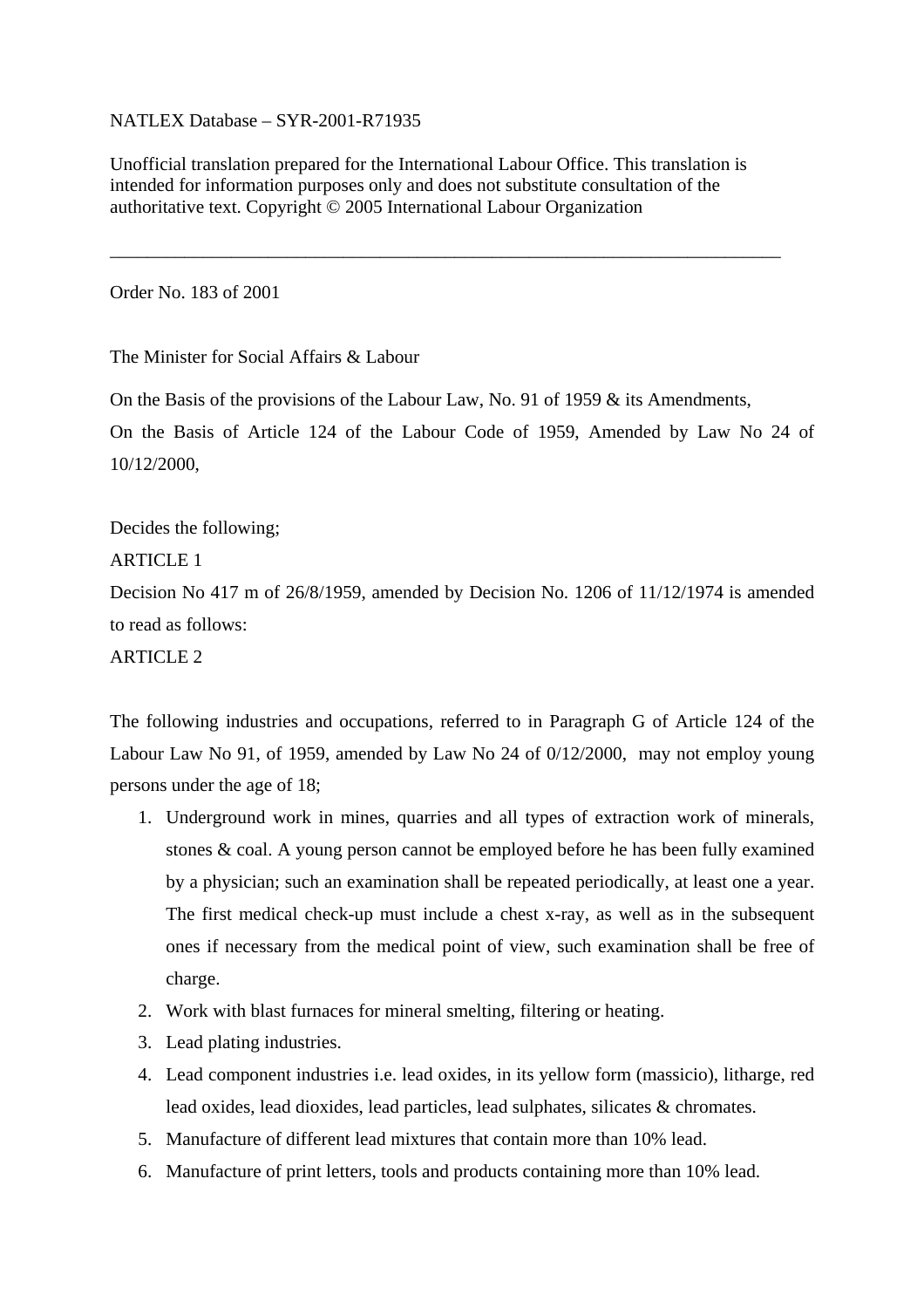- 7. Manufacture of paints containing lead, its compounds or mixtures.
- 8. Manufacture of dyes containing lead, its compounds, or mixtures or containing arsenic or its compounds.
- 9. Manufacturing of enamelling containing lead or arsenic, and all their uses in metal decorations etc.
- 10. Preparing, reducing or treatment of lead containing ashes.
- 11. Silver extraction from its lead minerals.
- 12. Extracting lead chromate.
- 13. Manufacture of electrical lead storage units or batteries.
- 14. Spraying of paints containing lead or its compounds, mixtures with arsenic, or its compounds as in varnishing.
- 15. Manufacture and preparation of arsenic & its compounds.
- 16. Manufacture and preparation of mercury, & its compounds.
- 17. Mirror manufacture with mercury.
- 18. Tar fractional distillation from coal.
- 19. Petroleum refining & filtering.
- 20. Manufacturing, producing and refining benzyls, benzenes…etc.
- 21. Manufacturing of extract of chlorine, nitrous, chlorides, benzyls, benzenes and ethyl salts.
- 22. Manufacture of dyes, varnishes, solvents, ink and all products containing petrol, benzene etc. and their extracts.
- 23. Manufacturing of Aniline, dyes (workshops for recycling and manufacturing nitrogen ethyl extracts).
- 24. Packing or cleaning of barrels and containers and other storage for petroleum, benzene, their extracts etc.
- 25. Fat extraction.
- 26. Gumming of artificial silk.
- 27. Manufacture of explosives, detonators and related matters, benzene nitrogen & amine compounds, etc.
- 28. Manufacturing Chlorine & hypo chloride and their compounds.
- 29. Cyanide acids and compound manufacture, salts and hypo cyanides.
- 30. Manufacture of fertilizers from urea, dung, blood, bones and work in their storage areas.
- 31. Manufacture of ether.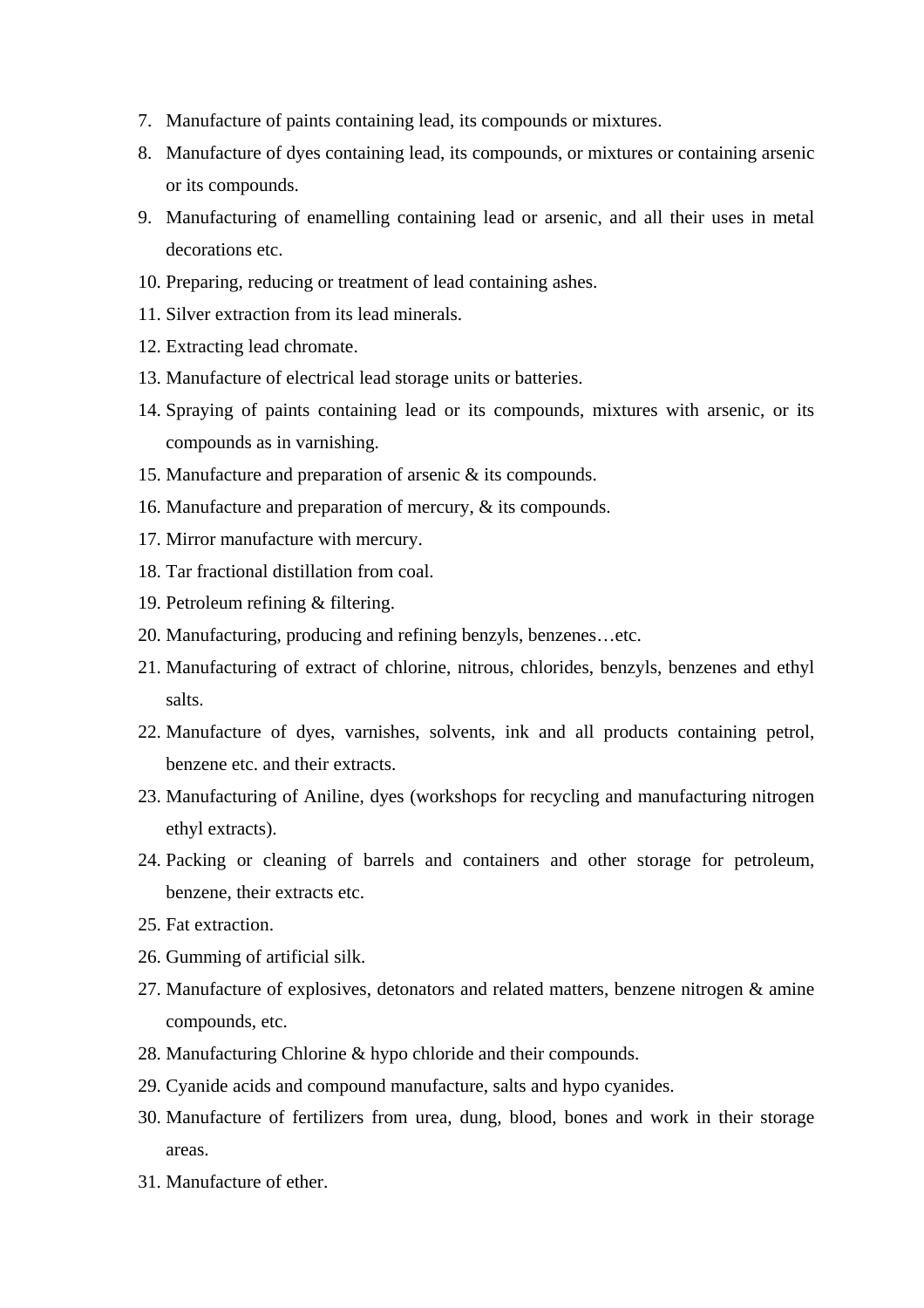- 32. Alcohol and alcoholic drinks production.
- 33. Manufacture of coal sulphides.
- 34. Manufacture of sodium and charcoals.
- 35. Manufacture of rubber, melting with solvents and hardening.
- 36. Resin extraction.
- 37. Tanning and all procedures related to manufacture and trade.
- 38. Slaughter and skinning of animals and work in abattoirs and slaughterhouses.
- 39. Cutting of carcases and chopping them.
- 40. Manufacture of charcoal from animal bones, except sorting of the bones.
- 41. Manufacture of tobacco and snuff products.
- 42. Work in X-Ray blocs, with roentgen rays, or with any sources of radiation harmful to health.
- 43. Loading and unloading, handling of goods in ports, yards, railway stations, storage depots, and carriage work in general.
- 44. Storage and packing of cottonseeds in ship holds.
- 45. Metal welding (Oxygen, electrical, oxyacetylene).
- 46. Manufacture of tar, its use for road surfacing etc.
- 47. Wine industry and its compounds.
- 48. Work in pubs and bars where alcoholic drinks of all kinds are served,

in gambling houses and hotels.

- 49. Manufacture of matches, melting and mixing of phosphorus compounds.
- 50. Work in public baths.

## **ARTICLE 3**

Young persons who have not turned 18 years of age may not be employed in lifting, pulling, or pushing heavy weights if such weight exceeds what is indicated in the annexed tables.

## ARTICLE 4

Industrial schools, and the different institutes and, establishments, vocational education and training centres are not bound by the provisions of Article 1 of this decision if their regulations include the necessary guarantees to supervise young persons and protect them. They must be in possession of a medical certificate delivered by health department indicating their physical fitness for the work they are undertaking.